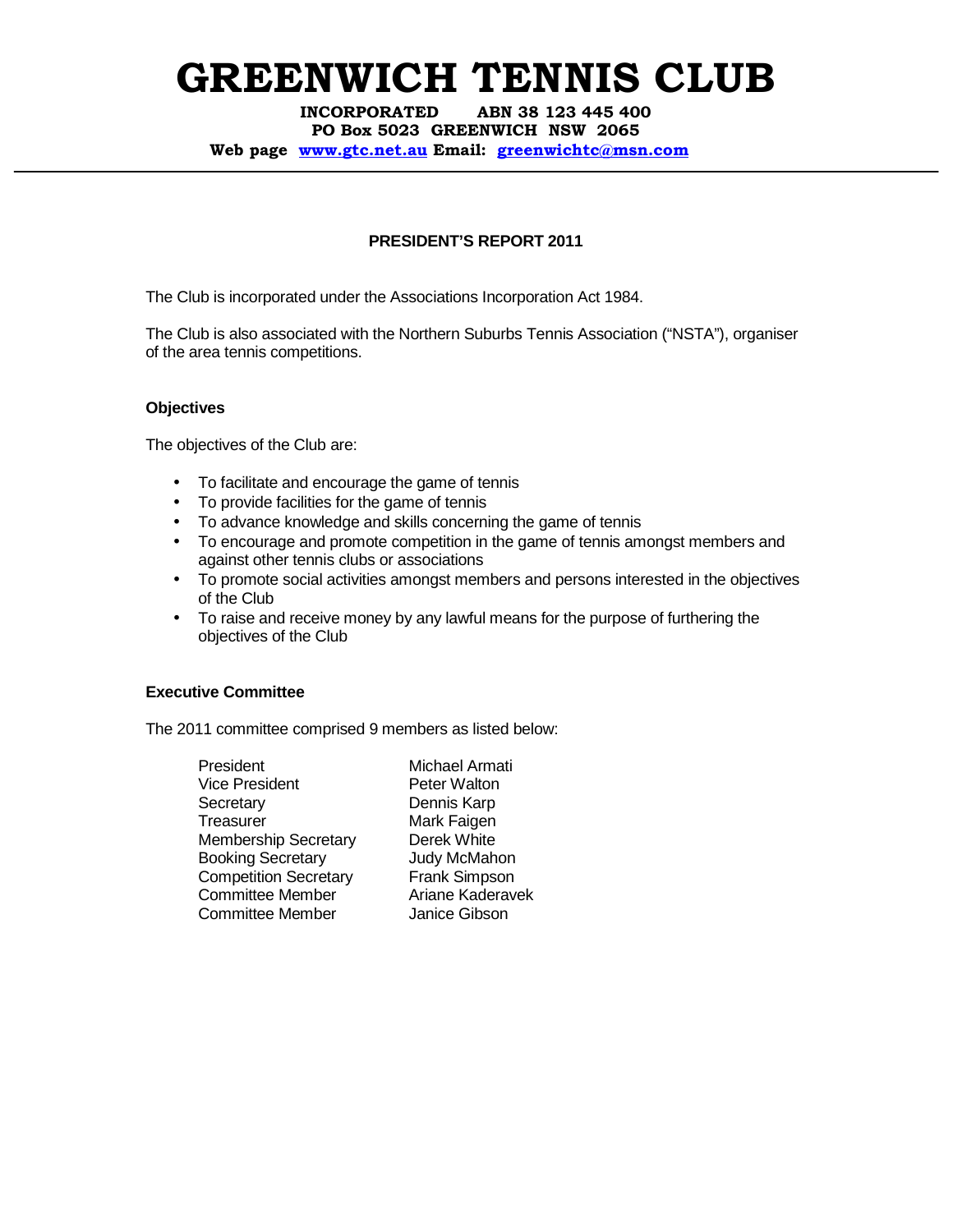INCORPORATED ABN 38 123 445 400

PO Box 5023 GREENWICH NSW 2065

Web page www.gtc.net.au Email: greenwichtc@msn.com

#### **Membership Fees**

|                       | Joining and membership fees were not increased this year.                                                      |                           |                   |
|-----------------------|----------------------------------------------------------------------------------------------------------------|---------------------------|-------------------|
|                       |                                                                                                                | 2010                      | 2011              |
| Joining Fees:         | Ordinary<br><b>Junior Concession</b>                                                                           | \$120<br>\$30             | \$120<br>\$30     |
| <b>Annual Fees:</b>   |                                                                                                                |                           |                   |
|                       | Full Adult Member<br>Junior                                                                                    | \$90<br>\$10              | \$100*<br>\$10    |
|                       | *A timely payment discount of \$10 is offered<br>on full adult member annual fees received<br>by the due date. |                           |                   |
| <b>Visitors Fees:</b> | Per Visit<br><b>Casual Hire Per Hour</b>                                                                       |                           | \$10<br>\$15      |
| <b>Membership</b>     |                                                                                                                |                           |                   |
|                       | At this date, the membership consists of:                                                                      |                           |                   |
|                       |                                                                                                                | 2010                      | 2011              |
|                       | <b>Full Adult Members</b><br><b>Graded Juniors/Students/Juniors</b>                                            | 216<br><u> 123</u><br>339 | 222<br>102<br>324 |

Since the last annual general meeting, the Committee has scheduled a number of prospective member's introduction trials with more applicants being invited to join the club.

Despite the large numbers, members have reported no problems in the use of the courts. Membership has been kept open for the time being.

## **Management**

The Club has maintained a web address www.gtc.net.au and is using this as a further means of correspondence with its members. There is a wealth of information on the site including the Clubs Calender, membership application forms and Internal Mixed Doubles results. We encourage all Members to make contributions. A special thank you to Peter Armati for keeping the site updated.

## **Club Championships**

The 2011 Club Championships were held over three weekends, 15,16 and 22/23 in October and the finals were held on the 6th November. They were a great success and we witnessed some fine tennis. The men's final was of a particularly high standard with perhaps some of the finest tennis seen on the courts. Both Andrew Bennet and Tom Cartwright are well placed in the Australian Tennis rankings and Andrew has recently secured an ATP point to achieve a world ranking.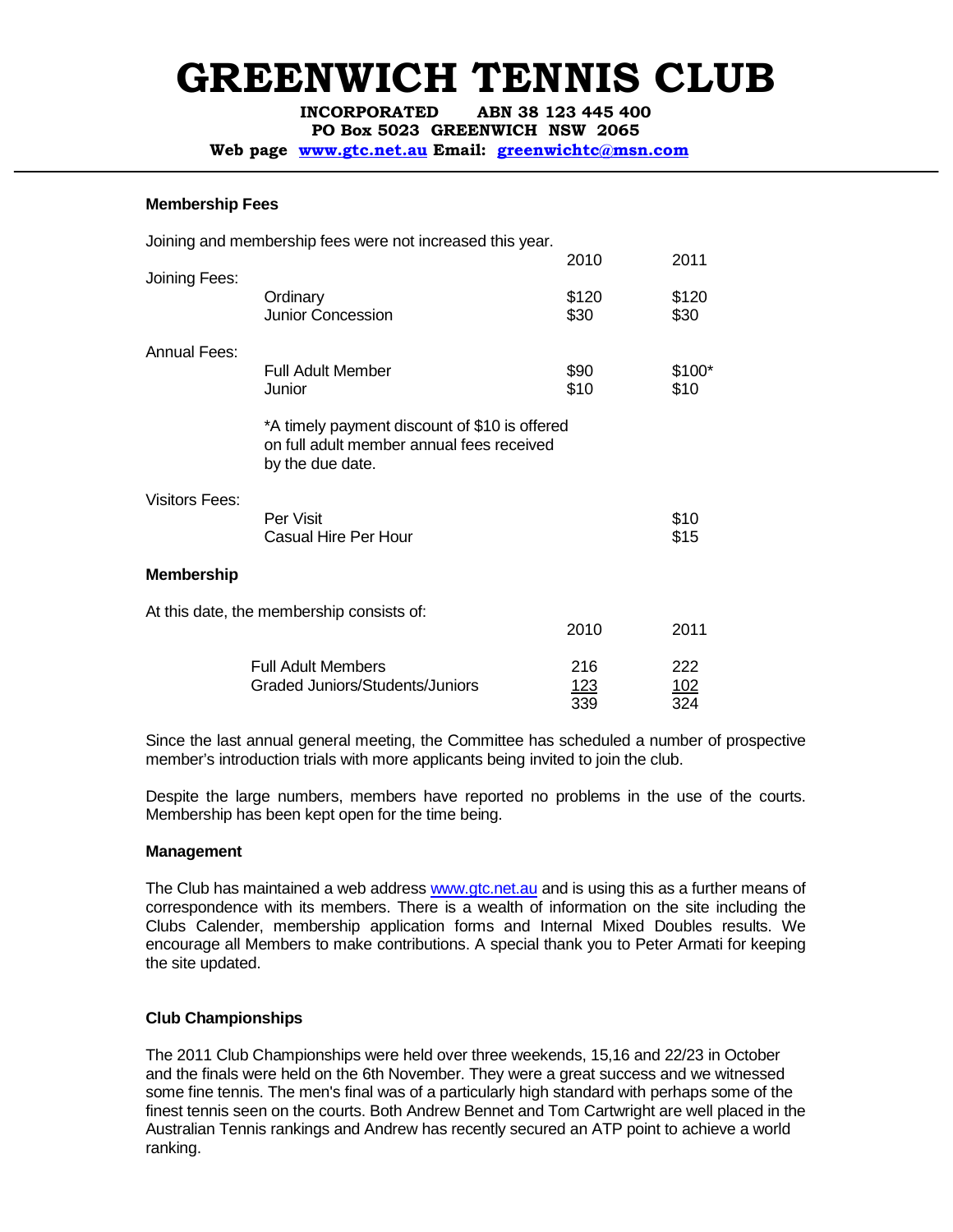INCORPORATED ABN 38 123 445 400 PO Box 5023 GREENWICH NSW 2065

Web page www.gtc.net.au Email: greenwichtc@msn.com

The 2011 winners were:

| Men's Singles                                  | <b>Andrew Bennett</b>                                                     | $6 - 2$ | $6 - 4$  |          |
|------------------------------------------------|---------------------------------------------------------------------------|---------|----------|----------|
| Ladies Singles                                 | Tania Kennedy                                                             | $6 - 1$ | $6 - 1$  |          |
| Men's Doubles                                  | T. Cartwright & M. Cameron                                                | $6 - 3$ | $1-6$    | $11 - 9$ |
| Ladies Doubles                                 | T. Kennedy & J. Cunningham                                                | $6 - 1$ | 3-6      | $10 - 6$ |
| Mixed Doubles                                  | T. Cartwright & J. Cunningham                                             | $6 - 2$ | $6 - 3$  |          |
| Men's Handicap Doubles R. Wheeler & T. Ower    |                                                                           | $8 - 8$ | $10 - 8$ |          |
| Ladies Handicap Doubles J. Ford & S. Davenport |                                                                           | $8 - 4$ |          |          |
|                                                | The Men's Handicap Singles final is to be played at 3-30 pm on 20/11/2011 |         |          |          |

Thank you in particular to Frank Simpson who contributed much to the success of the Championships and also to Keith Taylor for his support.

#### **Junior Championships**

The 2011 Junior Club Championships were conducted on 29/30 May and 5/6 June. The number of entries were down from previous years however the players played with great enthusiasm, camaraderie and enjoyment.

The 2011 winners were:

| Junior Boys Singles   | Hal Whitehead                   |
|-----------------------|---------------------------------|
| Junior Boys Doubles - | Will Schembri and Hal Whitehead |

Special mention has to be made to Ariane Kaderavek and Alison Robson who did a great job organising the tournament and providing snacks and encouragement to the boys; also to Lloyd, Lachlan and Nik who participated for the first time in the junior championships.

#### **NSTA Competitions**

Greenwich was not represented in any NSTA competition during 2011. This is to be regretted, but members are very happy with our own internal Saturday afternoon competition.

#### **SOCIAL**

#### **Christmas Party**

The annual Christmas party was held on 12th December 2010.

The party continues to be a success with attendance of 110 adults and 43 children. This continued the recent format of the Committee helping with staffing, more food and a more inclusive ticket pricing. I would once again like to thank Annabelle Burley, Janice Gibson and Sharon Morse for organising this very successful function.

The party is subsidised by the Club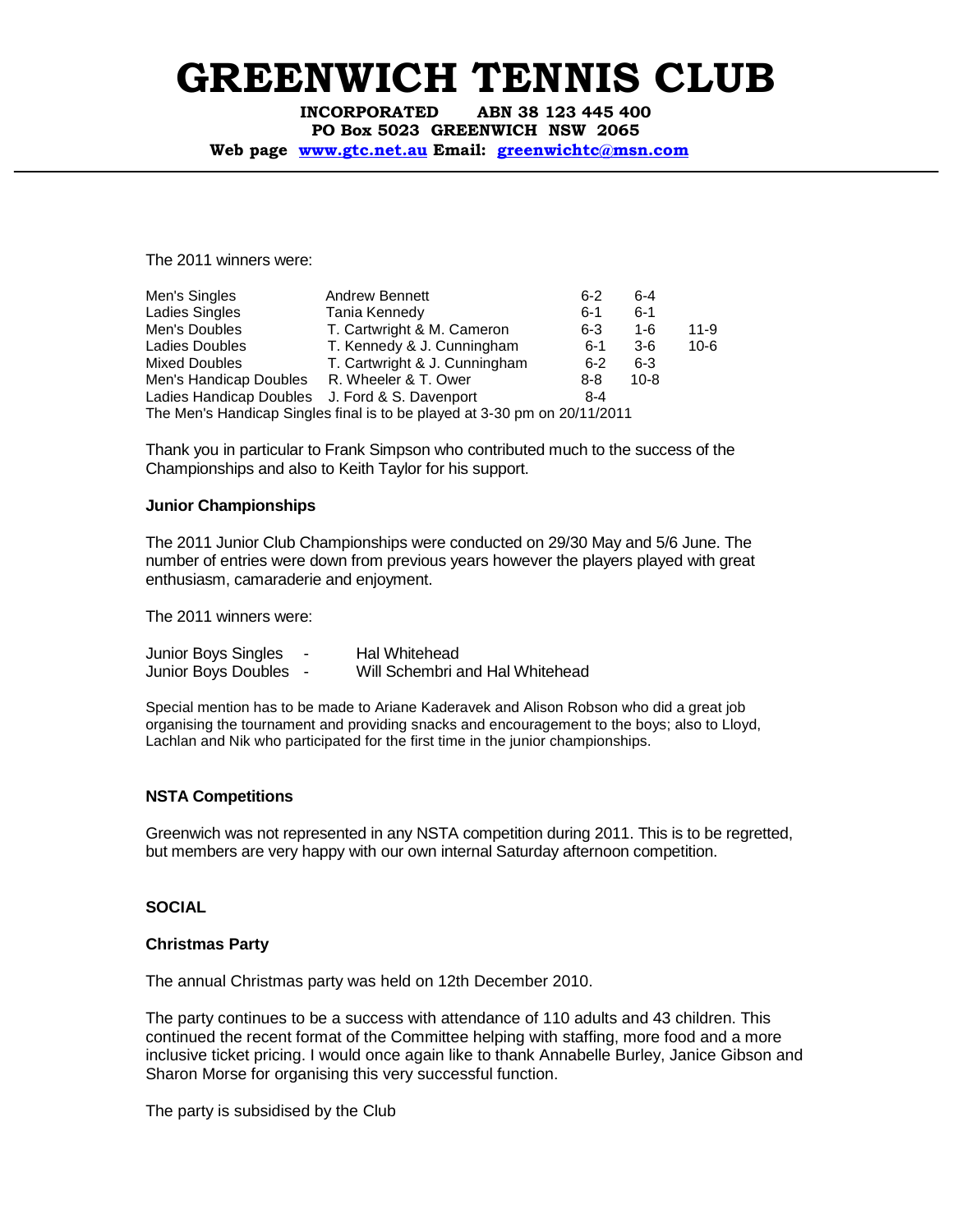INCORPORATED ABN 38 123 445 400 PO Box 5023 GREENWICH NSW 2065 Web page www.gtc.net.au Email: greenwichtc@msn.com

#### **Family Social Afternoons/Junior Round Robins**

There are none to report. However next year we are looking at the possibility of having a girls and mother afternoon to encourage some new girls to come and play and possibly a father and son afternoon.

## **Round Robin Tournaments**

There has been very little response to these tournaments in recent years, so this year none were scheduled. Members who would like to see these events re-instated should contact a committee member.

### **Internal Mixed Doubles Competition**

A big thank you to Bill Oliver who continues to run these successful competitions for members on Saturday afternoons. Bill reports that more than 60 members participate. Thanks also go to the team captains, Jane Marquard (Sky Blue), Sharon Morse (Nike Red), Janice Gibson (Lime Green) and Annabelle Burley (Royal Purple) who ensure their teams are fully represented each week.

The end of year winners cannot be published at this time as there is still another weeks of competition. The winners will be announced at the Christmas party.

Earlier winners this year were the Blue and Green teams

Once again the competition proved popular to members of all standards with the two timeslots format ensuring the games were evenly matched.

A special mention to all those members who volunteered to reserve when required, in some cases backing up after playing earlier in the afternoon.

#### **Interclub Matches**

Sydney Veterans Inter-Club Matches Two matches have been successfully held:

| Sunday 1 May 2011 | <b>Winners Sydney Veterans</b> | 9 sets 72 games to 7 sets 69 games  |
|-------------------|--------------------------------|-------------------------------------|
| Sunday 9 Oct 2011 | Winners Sydney Veterans        | 11 sets 78 games to 5 sets 66 games |

A very big thank you to Keith Taylor who has continued to organise these events.

## **Player of the Year Award**

This award, given to the member who has contributed most to the Club's playing activity over the calendar year to 31 October, has continued to excite interest. In 2010 it was awarded to Mark Faigen.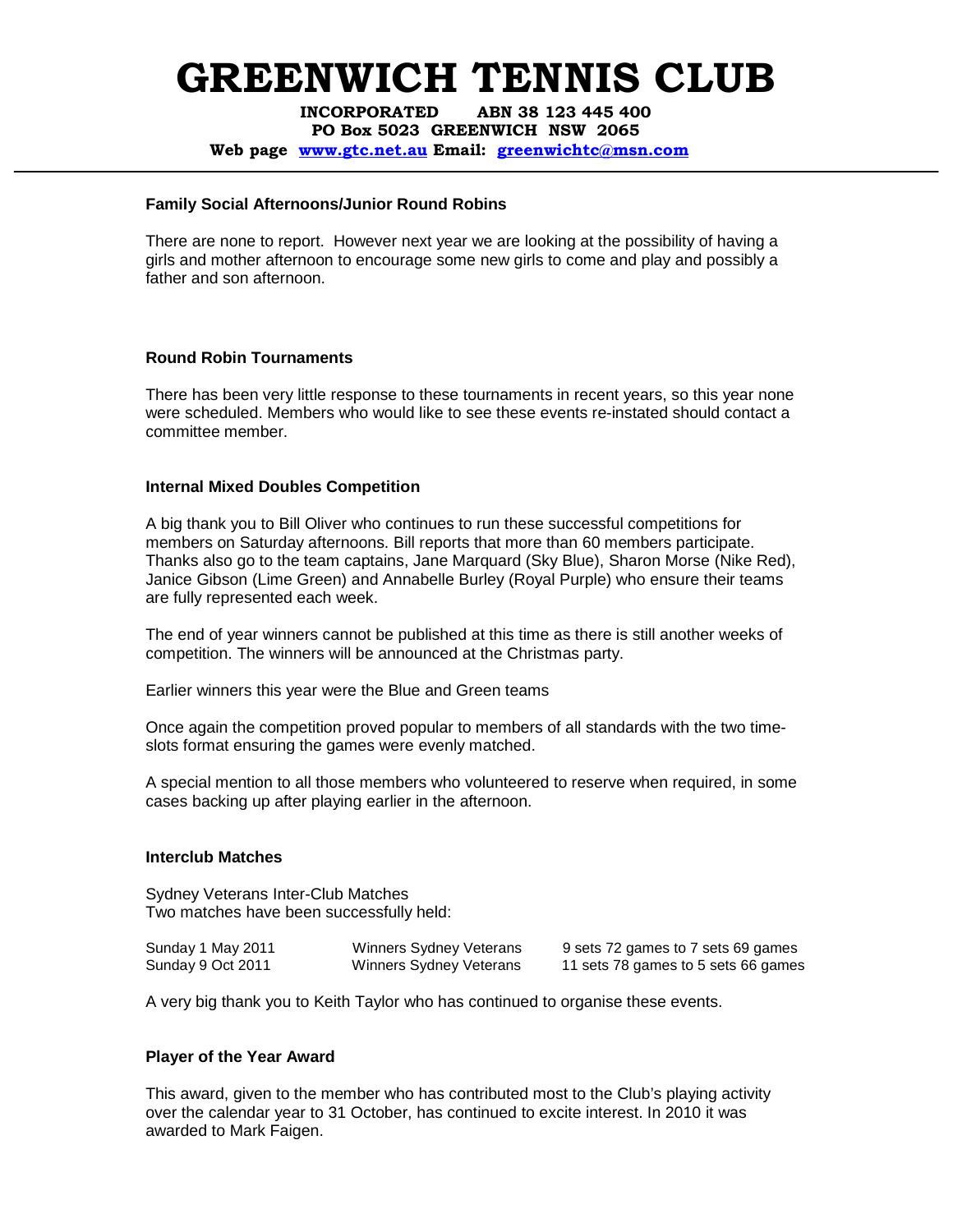INCORPORATED ABN 38 123 445 400 PO Box 5023 GREENWICH NSW 2065

#### Web page www.gtc.net.au Email: greenwichtc@msn.com

The winner will be decided on the points system previously published. Any points earned in November and December will count towards next year's (2012) trophy.

The award (\$100 plus a trophy) for 2011 will be presented to the winner at the Christmas party and the winner's name will be inscribed on the clock shield displayed in the clubhouse.

Points have been awarded this year (and for the future) for participation in the internal competitions.

Frank Simpson has again been appointed as the referee for the award, and our thanks go to Frank for keeping the point scores over the years.

#### **Arthur Harrison Trophy**

The Arthur Harrison Trophy was donated by Arthur Harrison who for any years lived across the road from the courts and spent much of his time looking after the courts. The trophy is to be presented by the club to an individual or individuals who have made a great contribution to club and improved their tennis during the year. The trophy winner for 2010 was Derek White. The trophy winner for 2011 will be announced at the Greenwich Tennis Club Christmas Party.

#### **Life Membership**

It was a proud moment as President to present on behalf of the club , Life Membership to Bill Oliver who has contributed so much to the club over the years including the instigating and continued running of the very successful Internal Double Competition.

#### **Maintenance and Improvements**

The club has continued its ongoing sewer pipe maintenance and ascertained that much of the issue lay with the sewer main being an issue and Sydney water has accepted responsibility for the issue.

The club has also had tiles replaced on the clubhouse, new signage for the courts and pest inspections carried out.

Thank you to Peter Walton all his efforts in arranging to have much of this work done.

#### **Financial**

The attached audited financial statements show that the club is in a sound and healthy position. Cash reserve amounts as at 31 July 2010 were \$77,912 (\$75,794 in 2010) which is adequate to meet the anticipated future expenditure. The club has a provision for maintenance and refurbishment which at 31 July 2010 was \$42,551 (\$38,551.00 in 2010)

Thank you to Mark Faigen who has continued to provide great financial and accounting support to the club.